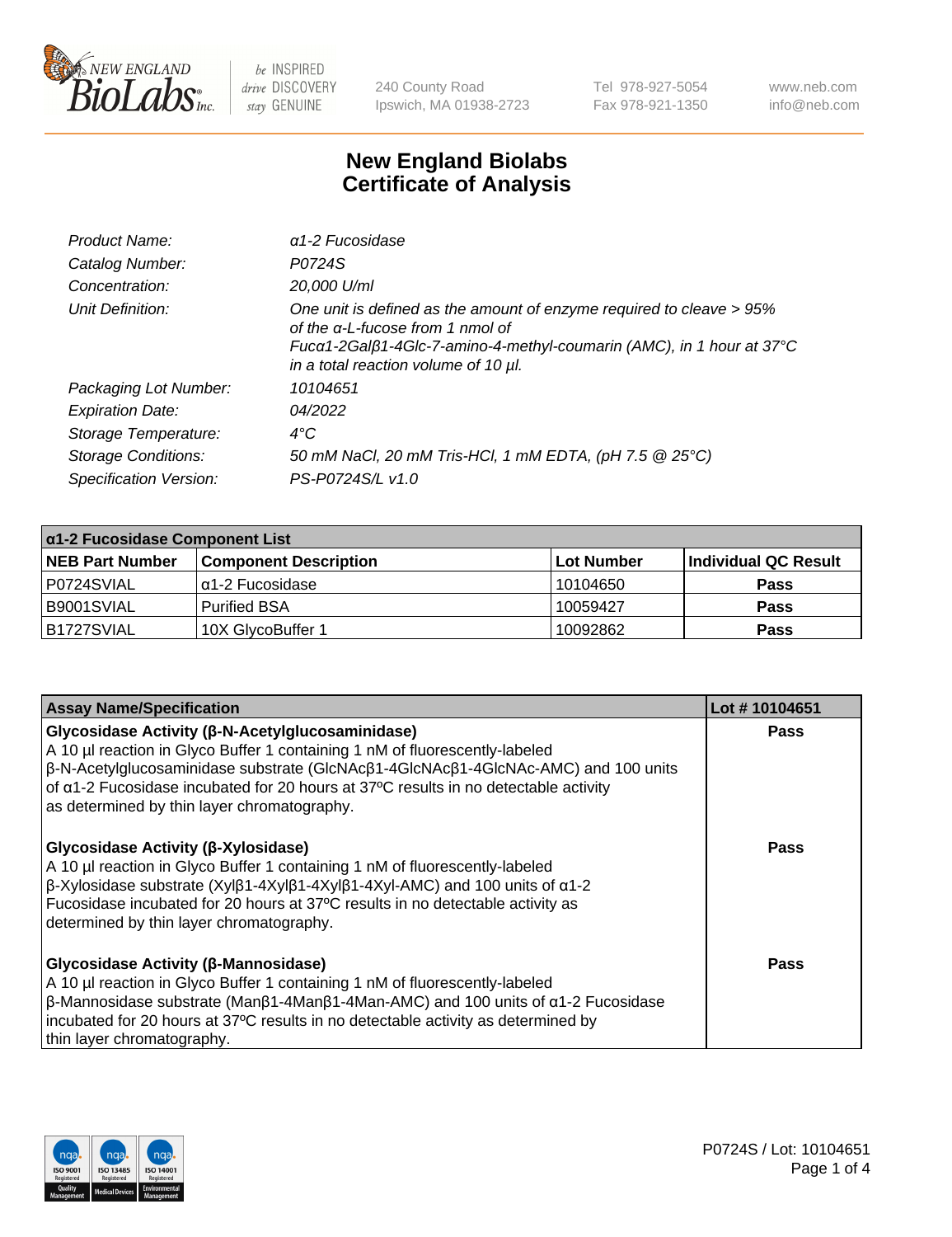

240 County Road Ipswich, MA 01938-2723 Tel 978-927-5054 Fax 978-921-1350

www.neb.com info@neb.com

| <b>Assay Name/Specification</b>                                                                                                                                                                                                                                                                                                                                       | Lot #10104651 |
|-----------------------------------------------------------------------------------------------------------------------------------------------------------------------------------------------------------------------------------------------------------------------------------------------------------------------------------------------------------------------|---------------|
| Glycosidase Activity (β-N-Acetylgalactosaminidase)<br>A 10 µl reaction in Glyco Buffer 1 containing 1 nM of fluorescently-labeled<br>β-N-Acetylgalactosaminidase substrate (GalNAcβ1-4Galβ1-4Glc-AMC) and 100 units of<br>a1-2 Fucosidase incubated for 20 hours at 37°C results in no detectable activity as<br>determined by thin layer chromatography.             | Pass          |
| Glycosidase Activity (α1-3 Galactosidase)<br>A 10 µl reaction in Glyco Buffer 1 containing 1 nM of fluorescently-labeled<br>$\alpha$ -Galactosidase substrate (Gal $\alpha$ 1-3Gal $\beta$ 1-4GlcNAc-AMC) and 100 units of $\alpha$ 1-2<br>Fucosidase incubated for 20 hours at 37°C results in no detectable activity as<br>determined by thin layer chromatography. | <b>Pass</b>   |
| Glycosidase Activity (α1-3 Fucosidase)<br>A 10 µl reaction in Glyco Buffer 1 containing 1 nM of fluorescently-labeled<br>α-Fucosidase substrate (Fucα1-3Galβ1-4GlcNAcβ1-3Galβ1-4Glc-AMC) and 100 units of<br>a1-2 Fucosidase incubated for 20 hours at 37°C results in no detectable activity as<br>determined by thin layer chromatography.                          | <b>Pass</b>   |
| Glycosidase Activity (α1-3 Mannosidase)<br>A 10 µl reaction in Glyco Buffer 1 containing 1 nM of fluorescently-labeled<br>α-Mannosidase substrate (Manα1-3Manβ1-4GlcNAc-AMC) and 100 units of α1-2 Fucosidase<br>incubated for 20 hours at 37°C results in no detectable activity as determined by<br>thin layer chromatography.                                      | <b>Pass</b>   |
| <b>Protease Activity (SDS-PAGE)</b><br>A 20 µl reaction in 1X Glyco Buffer 1 containing 24 µg of a standard mixture of<br>proteins and a minimum of 100 units of $\alpha$ 1-2 Fucosidase incubated for 20 hours at<br>37°C, results in no detectable degradation of the protein mixture as determined by<br>SDS-PAGE with Coomassie Blue detection.                   | <b>Pass</b>   |
| <b>Glycosidase Activity (Endo F1, F2, H)</b><br>A 10 µl reaction in Glyco Buffer 1 containing 1 nM of fluorescently-labeled Endo F1,<br>F2, H substrate (Dansylated invertase high mannose) and 100 units of a1-2 Fucosidase<br>incubated for 20 hours at 37°C results in no detectable activity as determined by<br>thin layer chromatography.                       | <b>Pass</b>   |
| <b>Glycosidase Activity (PNGase F)</b><br>A 10 µl reaction in Glyco Buffer 1 containing 1 nM of fluorescently-labeled PNGase F<br>substrate (Fluoresceinated fetuin triantennary) and 100 units of $\alpha$ 1-2 Fucosidase<br>incubated for 20 hours at 37°C results in no detectable activity as determined by<br>thin layer chromatography.                         | <b>Pass</b>   |

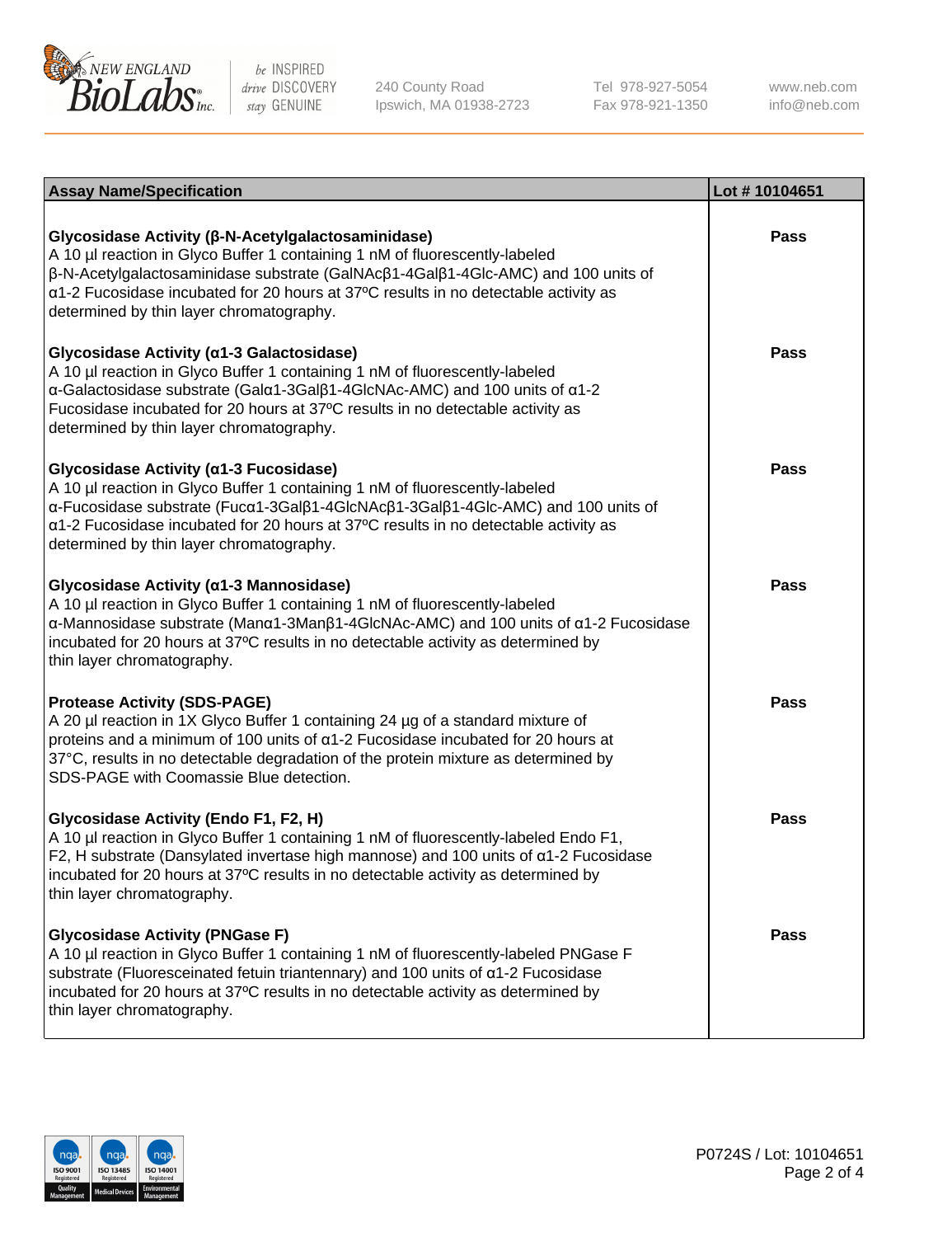

240 County Road Ipswich, MA 01938-2723 Tel 978-927-5054 Fax 978-921-1350

www.neb.com info@neb.com

| <b>Assay Name/Specification</b>                                                                                                                                                                                                                                                                                                                                                     | Lot #10104651 |
|-------------------------------------------------------------------------------------------------------------------------------------------------------------------------------------------------------------------------------------------------------------------------------------------------------------------------------------------------------------------------------------|---------------|
| <b>Glycosidase Activity (Endo F2, F3)</b><br>A 10 µl reaction in Glyco Buffer 1 containing 1 nM of fluorescently-labeled Endo F2,<br>F3 substrate (Dansylated fibrinogen biantennary) and 100 units of a1-2 Fucosidase<br>incubated for 20 hours at 37°C results in no detectable activity as determined by<br>thin layer chromatography.                                           | <b>Pass</b>   |
| Glycosidase Activity (β1-3 Galactosidase)<br>A 10 µl reaction in Glyco Buffer 1 containing 1 nM of fluorescently-labeled<br>$\beta$ -Galactosidase substrate (Gal $\beta$ 1-3GlcNAc $\beta$ 1-4Gal $\beta$ 1-4Glc-AMC) and 100 units of $\alpha$ 1-2<br>Fucosidase incubated for 20 hours at 37°C results in no detectable activity as<br>determined by thin layer chromatography.  | <b>Pass</b>   |
| Glycosidase Activity (β1-4 Galactosidase)<br>A 10 µl reaction in Glyco Buffer 1 containing 1 nM of fluorescently-labeled<br>$\beta$ -Galactosidase substrate (Gal $\beta$ 1-4GlcNAc $\beta$ 1-3Gal $\beta$ 1-4Glc -AMC) and 100 units of $\alpha$ 1-2<br>Fucosidase incubated for 20 hours at 37°C results in no detectable activity as<br>determined by thin layer chromatography. | <b>Pass</b>   |
| Glycosidase Activity (α-Glucosidase)<br>A 10 µl reaction in Glyco Buffer 1 containing 1 nM of fluorescently-labeled<br>α-Glucosidase substrate (Glcα1-6Glcα1-4Glc-AMC) and 100 units of α1-2 Fucosidase<br>incubated for 20 hours at 37°C results in no detectable activity as determined by<br>thin layer chromatography.                                                          | Pass          |
| Glycosidase Activity (a1-6 Galactosidase)<br>A 10 µl reaction in Glyco Buffer 1 containing 1 nM of fluorescently-labeled<br>α-Galactosidase substrate (Galα1-6Galα1-6Glcα1-2Fru-AMC) and 100 units of α1-2<br>Fucosidase incubated for 20 hours at 37°C results in no detectable activity as<br>determined by thin layer chromatography.                                            | <b>Pass</b>   |
| Glycosidase Activity (α1-6 Mannosidase)<br>A 10 µl reaction in Glyco Buffer 1 containing 1 nM of fluorescently-labeled<br>α-Mannosidase substrate (Μanα1-6Μanα1-6(Μanα1-3)Man-AMC) and 100 units of α1-2<br>Fucosidase incubated for 20 hours at 37°C results in no detectable activity as<br>determined by thin layer chromatography.                                              | <b>Pass</b>   |
| Glycosidase Activity (α-Neuraminidase)<br>A 10 µl reaction in Glyco Buffer 1 containing 1 nM of fluorescently-labeled<br>α-Neuraminidase substrate (Neu5Acα2-3Galβ1-3GlcNAcβ1-3Galβ1-4Glc-AMC) and 100 units<br>of $\alpha$ 1-2 Fucosidase incubated for 20 hours at 37°C results in no detectable activity<br>as determined by thin layer chromatography.                          | Pass          |
| Glycosidase Activity (α-N-Acetylgalactosaminidase)                                                                                                                                                                                                                                                                                                                                  | Pass          |